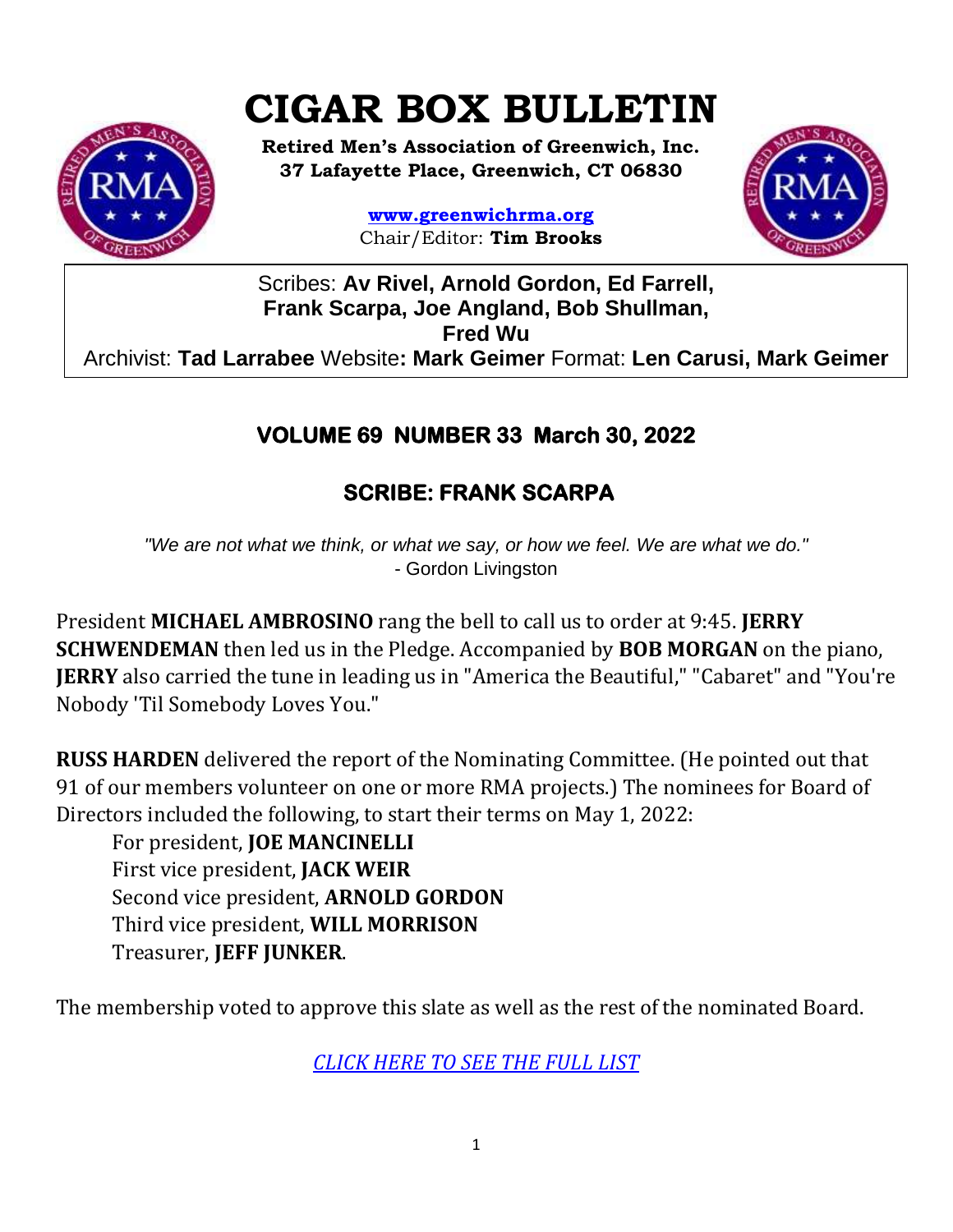Corresponding Secretary **ARNOLD GORDON** joined us from Florida. He wanted to remind me (and us, it seems) that the BA.2 variant of COVID is exceedingly contagious. Each sick person is estimated to infect as many as 12 others. This rate of infectivity would put it on a par with measles.

Today's Jokester was **AV RIVEL**, and he knocked it out of the park by reading a bunch of two liners from a book titled "Anglish English." Some of these "Letters to a Welfare Department" like "My doctor had me in bed for a week, but I didn't get any better. I think I need another doctor," were genuine rib ticklers --better than our usual fare (in this Scribe's opinion).

**Visiting: MICHAEL AMBROSINO** noted that **ED FARRELL** had suffered two falls, and was recuperating from knee surgery at Greenwich Hospital. Visitors are restricted, but **ED** might like a call at 203 863 4269.

**MICHAEL** also noted that masks are now optional at membership meetings. The "Vaccination Table" is still being staffed for approved entry.

**ROMEO luncheon: DON ROTZIEN** noted that the ROMEO luncheon will be held on Thursday, April 7 at the Restaurant at the Gaynor Brennan Golf Course. There is plenty of parking. The menu includes Chicken Marsala as the main course. The full price (not including tax and tip) will be \$30. **DON** asks that those planning to attend bring a check for \$30 payable to him at the next RMA meeting on April 6 (or sooner). The late undecideds may bring their check to the restaurant.

**Membership: PETER STERN** noted 91 members in attendance--76 in person and 15 on Zoom. Total membership is stable at 217. Local Zoom attendees were **PETE ARTURI** and **GERRY MAYFIELD**. **TONY FITZPATRICK, ARNOLD GORDON** and **FRANK SCARPA** tuned in from Florida. Returnees were **PETER BER**G from California, **ANDY HOLMES** from Arizona and Utah, **JOE MANCINELLI** from Puerto Rico, and the trio of **BART BARTHOLOMEW, AV RIVEL** and **JACK WEIR** from Florida. **ED PARKER** is back manning the audio.

We celebrate three birthdays this week--**BOB RIMMER**'s 84th, **JOHN HARKINS'** 80th, and young **SKIP AUCH**'s 77th. The birthday song was intoned to the piano accompaniment of **BOB MORGAN**.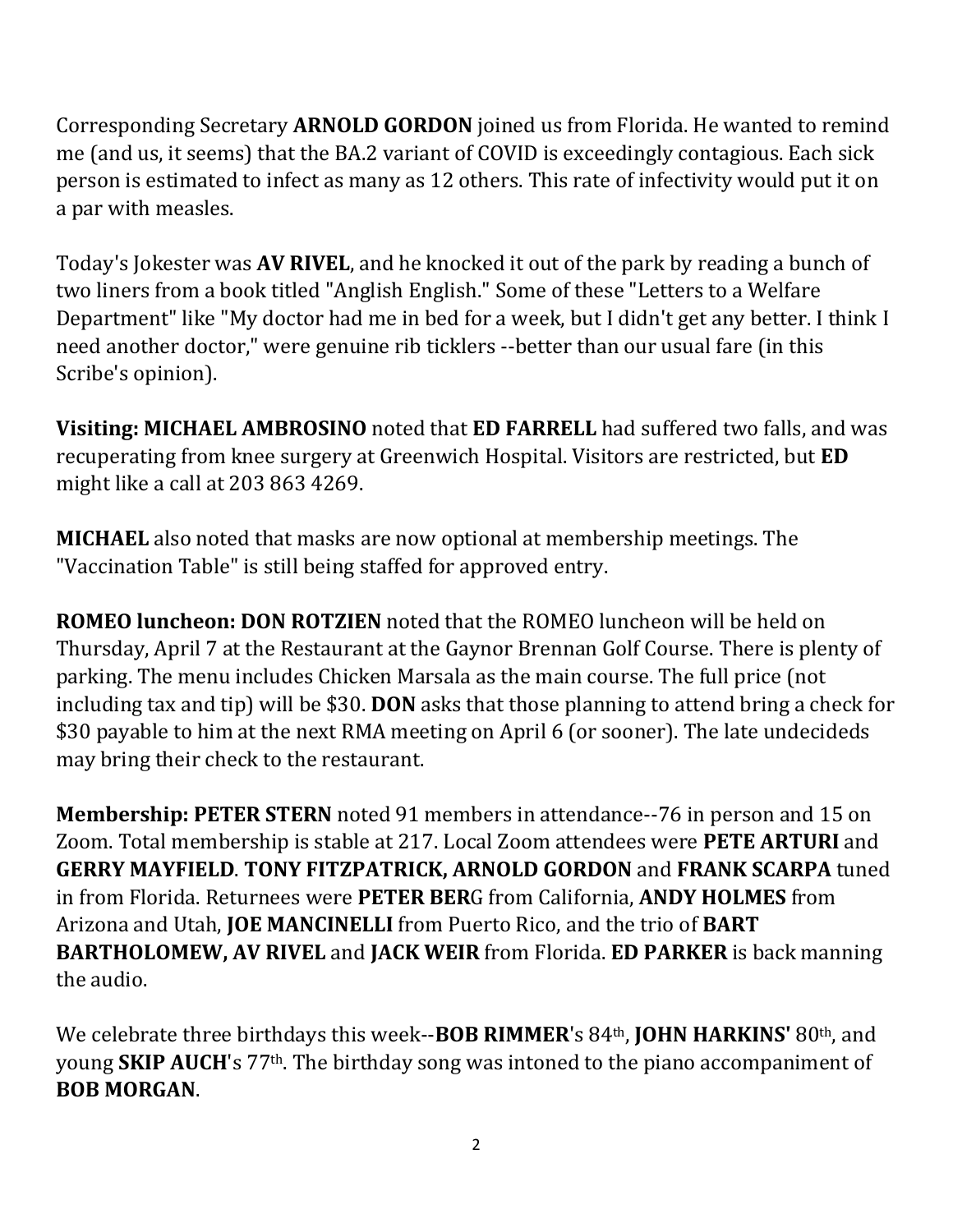**Volunteers: HORST TEBBE** once again requests some volunteers to step up and help with camera work, audio or post-production. He will only be able to produce 21 more speaker videos himself. As an aside, **HORST** gave a shout out to the Metropolitan Opera's current production of *Eugene Onegin*.

**JOHN FEBLES** reported an abbreviated volunteer hours report: 68 outside hours by seven men and 31 inside hours by six men. **MAURICE KROHN** reported the most with 23 hours.

#### **THIS WEEK'S SPEAKER**

**PETER BERG** (in Argyle) previewed Greenwich resident Andrew Winston who will speak on "Trying to Build a Thriving World"--giving us a new perspective on the true "purpose" of business.

#### **NEXT WEEK'S SPEAKER**

**STEVE BOIES** previewed Ransom Wilson, a renowned flautist and conductor who is a candidate for the position of conductor and music director of the Greenwich Symphony. Mr. Wilson is a graduate of the North Carolina School of the Arts and the Julliard School, and he studied under Jean Pierre Rampal as well as Leonard Bernstein. He has been professor of flute at Yale since 1991 and is currently music director of the Redlands Symphony in Redlands, California.

#### **GAMES PEOPLE PLAY**

**Golf: MIKE RYAN** noted that the season will start next Tuesday. Season dues are \$20.

**Pickleball: PAT McCARTHY** noted rainouts for the last two weeks. Play is at 11:00 Thursday at Christiano Courts.

**Tai Chi: WILL MORRISION** notes that the creators of Joint Oil and the Sky Hook are now bringing you the Gravity Boot. The curious are invited to show up in Old Greenwich on Monday at 9:30 or to contact **WILL** at [wdmorrison@gmail.com.](mailto:wdmorrison@gmail.com)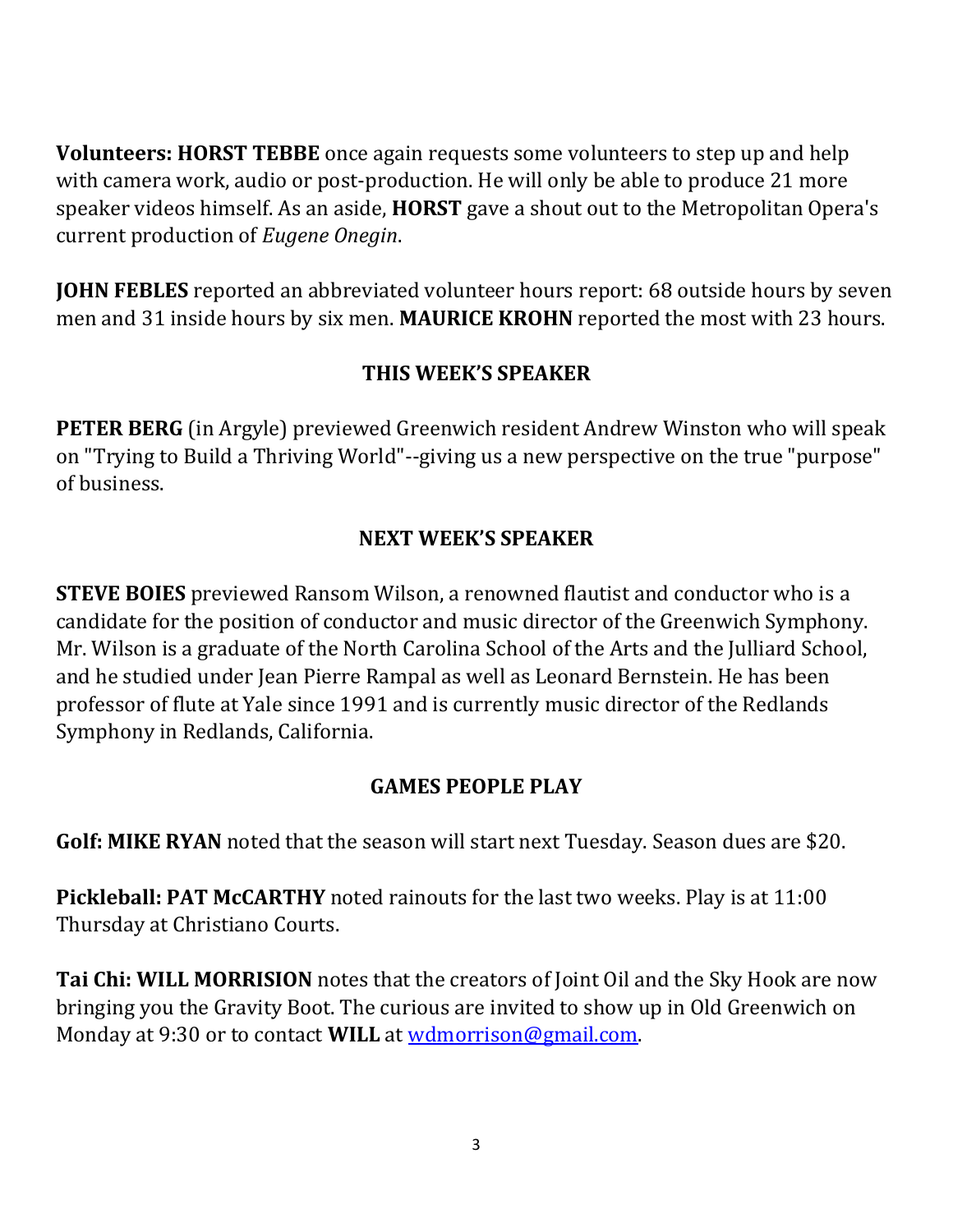**Hearts: BOB SHULLMAN** reported on eight players at two tables for a total of five games. The winners were **JOE DOWLING, DON CONWAY, PETER STERN, CHARLIE GRAVES** and **BOB SHULLMAN**. **DON CONWAY** and **BOB SHULLMAN** had moon shots. Starting in April, play will take place in the Community Room of the Greenwich Library.

**Tennis: ANDY HOLMES** noted that the winners on Court #1 were **JIM FISHBEIN** and **MICHAEL AMBROSINO**. Winners on Court #2 were **ANDRE MAZUREK** and **DON BREISMEISTER**. Finals on Court #1: **JIM FISHBEIN** and **DON BREISMEISTER**. On Court #2: **PAT MacCARTHY** and **PETER DODGE**. Next week's captain is **LOU RUPNIK**.

**Paddle Tennis: JIM DEAN** noted the end of the season. Play will resume in October, every Tuesday. Interested parties should contact **JIM**.

**Bridge: RON MURRAY** reported seven players. There was a tie for first place with **ALEX KOSSEIM** and **RON MURRAY** each scoring 3590. **JOHN FEBLES** took second with 3470. A small slam was bid and made by **JOHN FEBLES** and **RON MURRAY**.

## **HUMAN INTEREST**

**AV RIVEL** entertained us with some of the products from his decades-long photography hobby. Many of his illustrations were quite humorous--quirky and "blooper" signs and misspellings from around the world. (He did not include "Bryam" Connecticut on I-95, however!) He also included some somber photos of "stumbling stones" memorializing Holocaust victims, and the dramatic stone memorial on Omaha Beach. **AV** reached a pinnacle of both the "human" and the "interest" on this occasion. Some examples:

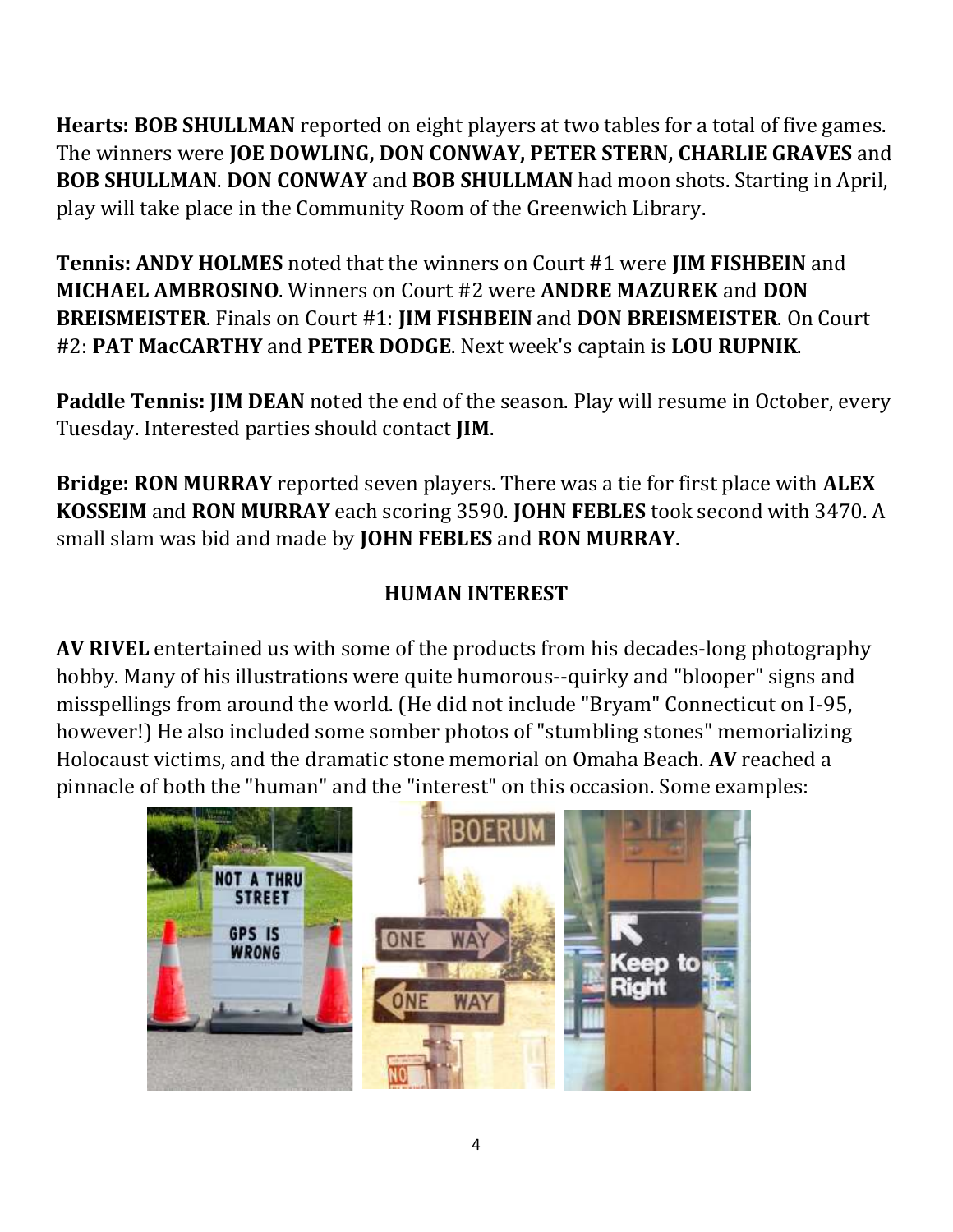#### **TODAY'S SPEAKER**

Andrew Winston, a Greenwich resident for 16 years, entitled his talk "Net Positive: Building Businesses That Profit in Volatile Times by Solving the World's Problems," modeled after the most recent of three business books that he has written or co-authored.

He started with the premise that shareholder profit as the primary purpose of business is now being challenged. "Capitalism," he said, is undergoing a reset. Major corporations have seriously adopted an ethos of "sustainability," and examining their "role in society." Larry Fink of Blackrock has posited that a company must create value for everyone.

Immediately after World War II, virtually everyone seemed to reap the benefits of a newfound prosperity. Currently there is an inequality such that the top one percent of our society has been garnering most of the benefits. COVID, income inequality, racial injustice and climate change have come to provide a wake-up set of stimuli. Businesses have come to realize that we will lose up to 18% of the economy's value if we do not manage carbon well. Companies' investment in renewable energy has increased exponentially, as RE has become significantly cheaper. Environmental, social and corporate governance funds have outperformed initial expectations, and the four largest banks in the country have invested one to 2.5 trillion dollars each.

Even in the search for jobs, Millennials have been searching for "values" and demanding transparency in environmental friendliness. The SEC has mandated public companies to publish environmental risks, and private equity has been doing its own disclosure in this area.

Ajay Banga, former CEO of MasterCard, has thrown out the challenge, "is the world better off because your business is in it?"

Currently, 95% of the world's largest companies have major "sustainable development" goals, led by Microsoft, Walmart, Google and Apple.

**PETER BERG** led the audience in an active Q&A session. Mr. Winston proved himself to be a lively, informed and engaging speaker. He concluded with a quote from Gandhi: "Live simply so others may simply live."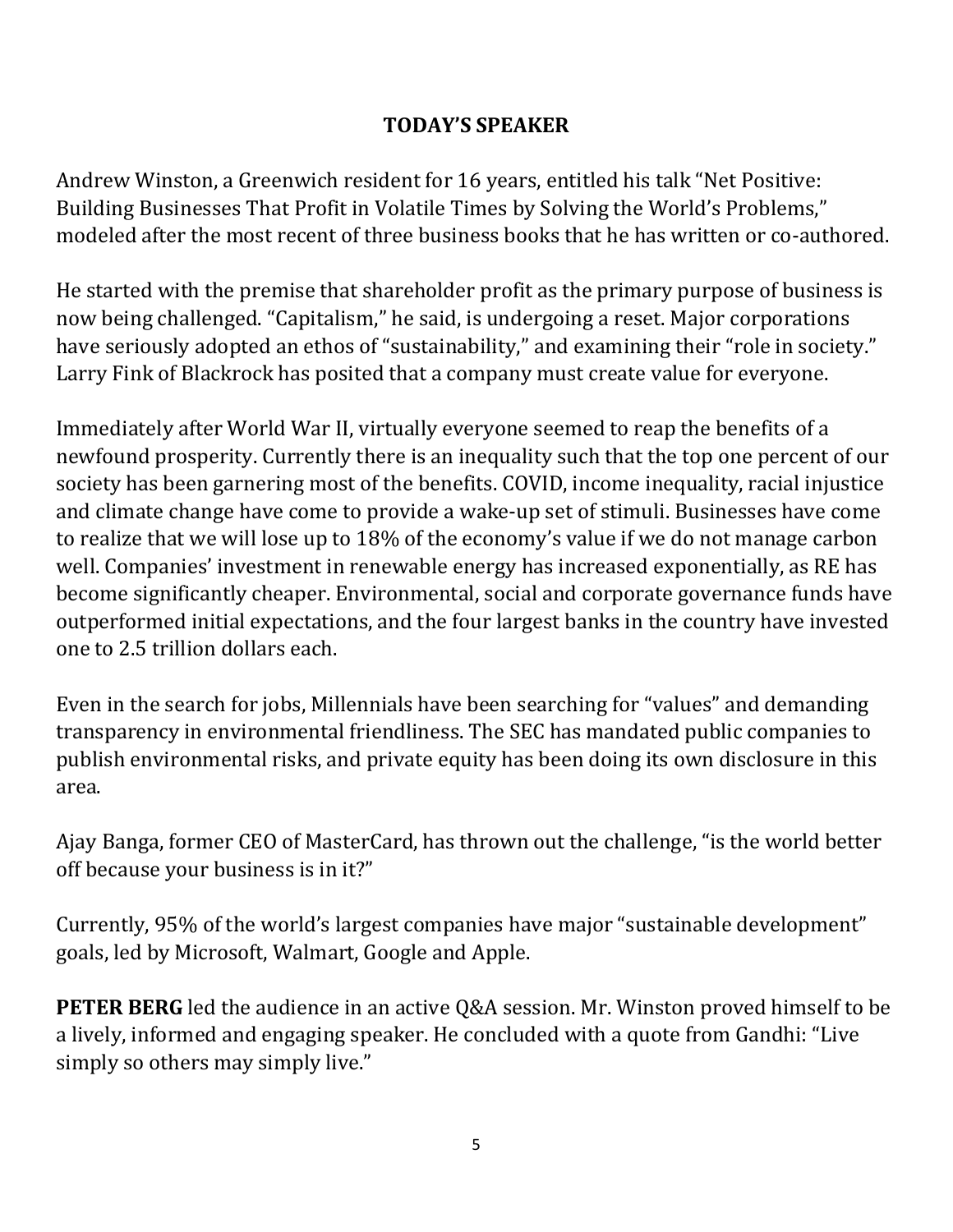The full presentation can be viewed by accessing [https://vimeo.com/user9053619/videos.](https://vimeo.com/user9053619/videos)

#### **SPECIAL FEATURE**

Past President **PETE UHRY** has asked that we include a few "historical" RMA pictures, with a question of the week. The year is 2019 B.C. (Before Covid). What RMA activity are these gents informally engaging in? (Picture courtesy of Joe Mancinelli.)



Do you have any pictures of past RMA activities to share?

### **IMPORTANT REMINDERS**

**TO CBB CONTRIBUTORS:** Scribe for the next meeting, on April 6, will be **→BOB SHULLMAN←**. Please send a copy of any remarks you want included in the CBB to **[bob.shullman@gmail.com.](mailto:bob.shullman@gmail.com)** 

**ALL MEMBERS**: Do not forget to report all your inside and outside volunteer hours to **JOHN FEBLES** at [jfebles13@gmail.com.](mailto:jfebles13@gmail.com)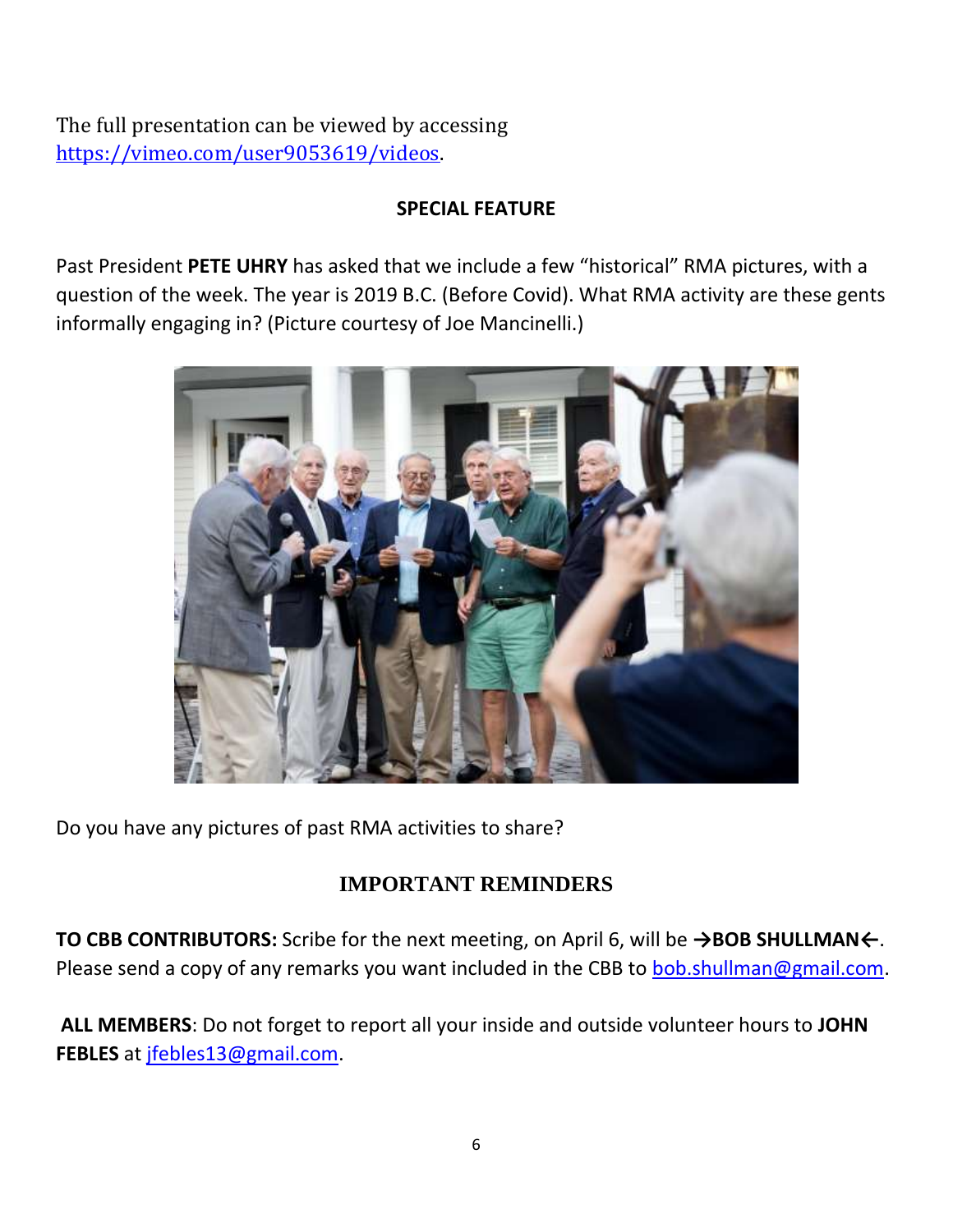**ALL MEMBERS**: The CBB Team works every week to write and publish an informative and concise bulletin for our members' enjoyment. We welcome new members to join the CBB Scribe Tribe. Please contact TIM BROOKS at throo@aol.com if you are interested.

**ALL MEMBERS** are reminded that in addition to streaming on the Internet, RMA speakers are normally shown on the local public access TV channels, Verizon FIOS channel 24 and Optimum (Cablevision) channel 79.

Retired Men's Association of Greenwich, Inc. · 37 Lafayette Place · Greenwich, CT 06830 · USA. Visit our website at **[https://greenwichrma.org.](https://greenwichrma.org/)**

| <b>Weekly Repetitive Activities*</b> |                        |                                                                                 |                                                                                 |  |
|--------------------------------------|------------------------|---------------------------------------------------------------------------------|---------------------------------------------------------------------------------|--|
|                                      |                        |                                                                                 |                                                                                 |  |
| Day                                  | <b>Time</b>            | <b>Activity</b>                                                                 | Contact                                                                         |  |
| Mondays                              | $9:30$ am              | Tai Chi Workout                                                                 | Will Morrison - wdmorrison@gmail.com                                            |  |
| Mondays                              | 11:00 am to 1:00<br>pm | Pickleball at Christiano Park                                                   | Pat MacCarthy - pmaccarthy 415@gmail.com<br>Mark Geimer - mark.geimer@gmail.com |  |
| Tuesdays                             | 10:00 to 11:00 am      | Platform (paddle) tennis at<br>Loughlin Field, Cos Cob                          | John Dean - jhdeanco@gmail.com                                                  |  |
| Wednesdays                           | 9:45 to 10:30 am       | <b>RMA Weekly Meeting</b>                                                       | Horst Tebbe - onehorst@optimum.net or Len<br>Carusi at lencarusi@gmail.com      |  |
| Wednesdays                           | $1:00$ pm              | Hearts at the Eastern<br><b>Greenwich Civic Center</b>                          | John Kavanagh - jikct176@gmail.com                                              |  |
| Wednesdays                           | 12:30 pm               | <b>Bridge</b>                                                                   | Andre Mazurek - mazurek.a.j@gmail.com                                           |  |
| Thursdays                            | $8:00 \text{ am}$      | "Tai Chi Fundmentals" -<br><b>First Congregational</b><br>Church, Old Greenwich | Will Morrison - wdmorrison@gmail.com                                            |  |
| Thursdays                            | $9:00$ am              | <b>RMA Walking</b>                                                              | Tad Larrabee - tadlarra@optonline.net                                           |  |
| Thursdays                            | 11:00 am to 1:00<br>pm | Pickleball at Christiano Park                                                   | Pat MacCarthy - pmaccarthy415@gmail.com<br>Mark Geimer - mark.geimer@gmail.com  |  |

#### **RMA 2022 CALENDAR**